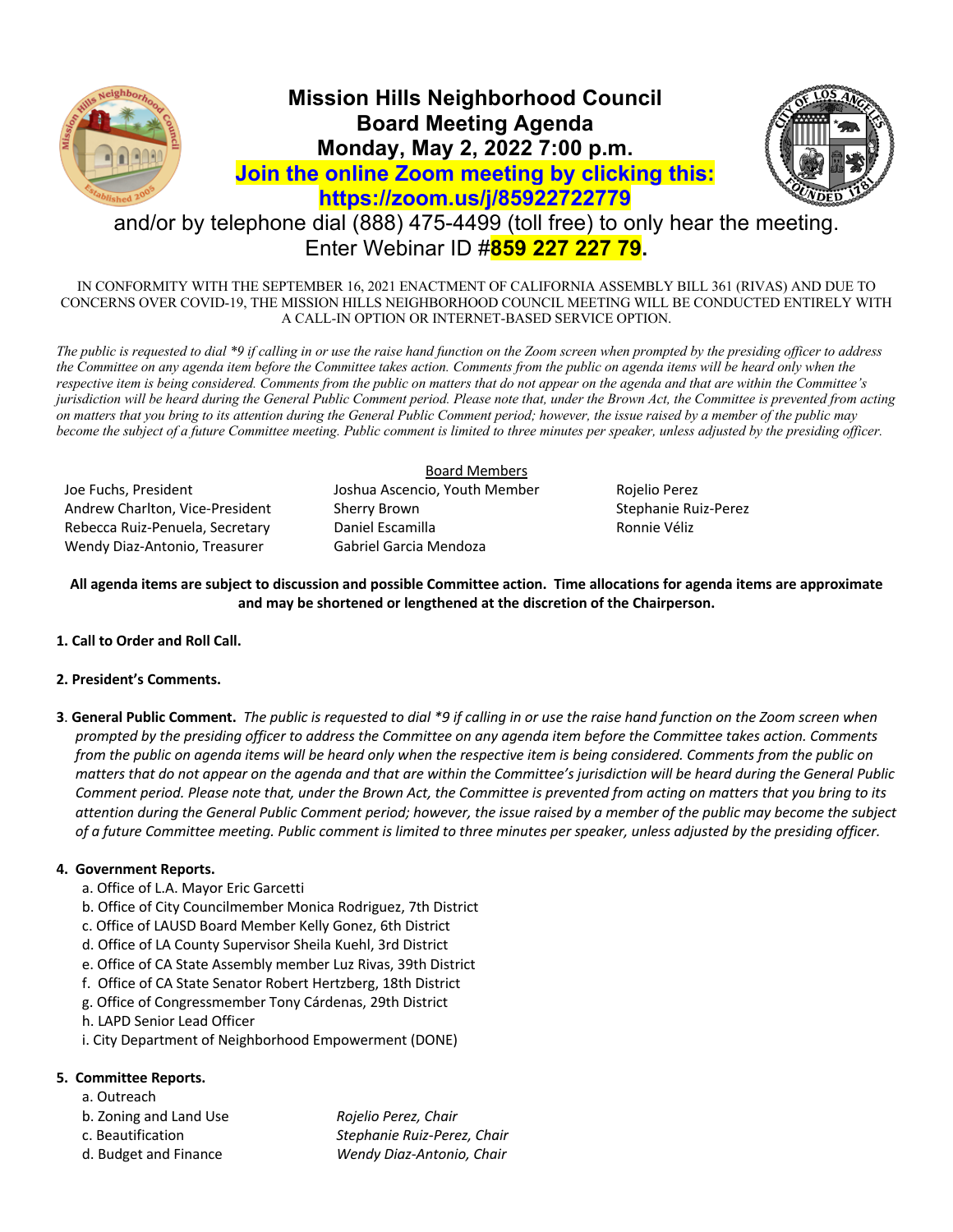| e. Standing Rules and Bylaws<br>f. Public Safety | Andrew Charlton, Chair |
|--------------------------------------------------|------------------------|
| g. Housing and Homelessness<br>h. Education      | Rogelio Perez, Chair,  |
| i. Cultural Affairs                              |                        |

#### **6. Liaison reports.**

| a. LADWP           | Rogelio Perez       |
|--------------------|---------------------|
| b. Public Works    | Rogelio Perez       |
| c. Homelessness    | Rogelio Perez       |
| d. Animal Services |                     |
| e. Film            | <b>Sherry Brown</b> |

## **7. Alliance and more reports.**

- a. Valley Alliance of Neighborhood Councils (VANC) *Sherry Brown*
- b. Los Angeles Neighborhood Councils Coalition (LANCC) *Sherry Brown*
- c. DWP Oversight *Rogelio Perez*
- d. Budget Representatives/Advocates *Wendy Diaz-Antonio*
- e. Neighborhood Council Sustainability Alliance (NCSA) *Stephanie Ruiz-Perez and Miran Kalaydjian*
- f. Congress of Neighborhoods *Joe Fuchs*

- **8. Discussion and possible action:** To approve the April 4 2022 Board Meeting Minutes. *Rebecca Ruiz-Penuela*
- **9. Discussion and possible action:** To approve the March 2022 MERs. *Rebecca Ruiz-Penuela*
- **10. Update**: on In-person meetings and locations. *Outreach Committee*
- **11. Update:** on the "Shop Local in Mission Hills" campaign *Wendy Diaz-Antonio*
- **12. Update:** on the locations for a possible community cleanup day in May. *Wendy Diaz-Antonio*
- **13. Discussion and possible action:** to approve \$200 for MRod Community cleanup day in Mission Hills. Funds are to purchase gloves, trash bags, snacks and drinks for volunteers on May 14 . *Wendy Diaz-Antonio*
- **14. Discussion and possible action:** Patty Glueck of Aliso Moms Alliance, asking for MHNC to support Aliso Canyon closure by writing a letter in support of SB 1486.
- **15. Discussion and possible action:** Regarding Ryan Koll and the Gas station remodel/Liquor store project on Laurel Canyon. *Roy Perez*
- **16. Discussion and possible action:** To assign a board member to draft a letter regarding the Gas station remodel/Liquor store project on Laurel Canyon.

#### **17.Committee member comments**

**18. Adjournment.**

**Public Posting of Agendas:** MHNC agendas are posted for public review as follows:

- MHNCOnline.org
- Arco Gas Station, 15508 Devonshire St, Mission Hills, CA 91345
- Menchie's Frozen Yogurt, 10386 Sepulveda Blvd., Mission Hills, CA 91345

You can also receive our agendas via email by subscribing to L.A. City's Early Notification System at lacity.org/government/Subscriptions/NeighborhoodCouncils/index.htm